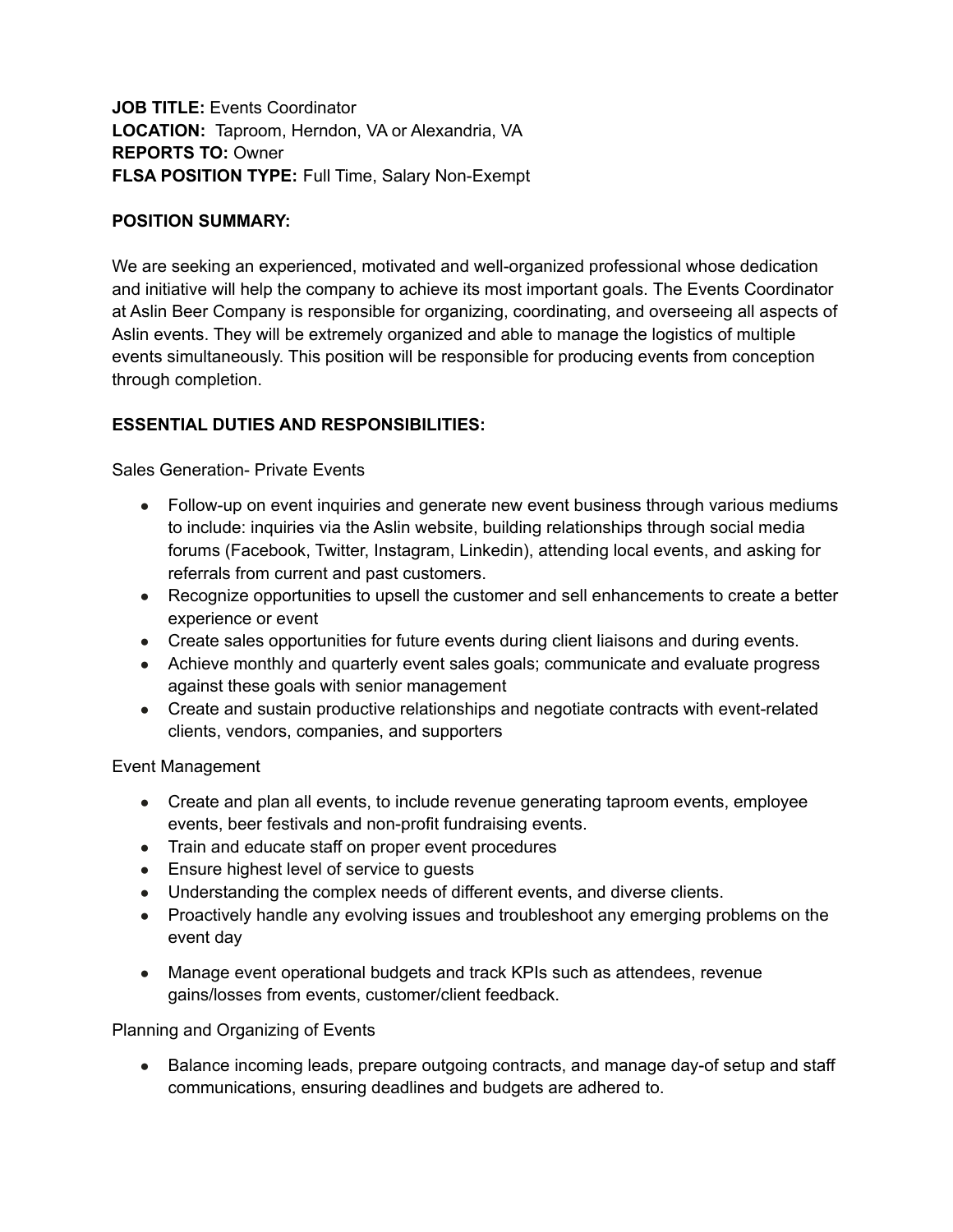- Communicate with the marketing team to create effective advertisements for each event.
- Prepare sales related documents through the sales process (e.g. proposals, contracts, or event orders)
- Plan and manage events, including timeline/schedule, logistics, and on-site execution.

On-site Event Programming

- Maintain regular events calendar for on-site programming
- Coordinating event entertainment, including music, performers, and guest speakers.
- Research and evaluate new event opportunities based on business objectives and marketing goals
- Creates and maintains event tracking, calendars and logistics for proper in-house team communication.

Additional duties may be assigned as necessary.

# **IMPORTANT SKILLS AND ABILITIES**

## **Experience**

- Minimum of 2 years of experience in hospitality or event management.
- Portfolio of previously managed events (weddings, meetings, parties, corporate events and athletic events)

Knowledge, Skills, and Abilities

- Extensive knowledge of computers including Microsoft / Google Suites.
- Experience managing a budget for events.
- Strong project management skills.
- Ability to prioritize and handle multiple tasks with minimal supervision.
- Detail-oriented work habits and strong organization skills required.
- Excellent communication and interpersonal skills with ability to build productive business relationships.
- An understanding of experiential events, event marketing, and local marketing activation tactics.
- Experience and/or interest in engaging local media a plus.
- Ability to be flexible, remain calm under pressure, and adapt as situations change.
- A deep passion for craft beer is a plus!
- Ability to work evenings, weekends and holidays as needed

### Benefits:

- Medical, Dental, & Vision benefits
- 401K with match